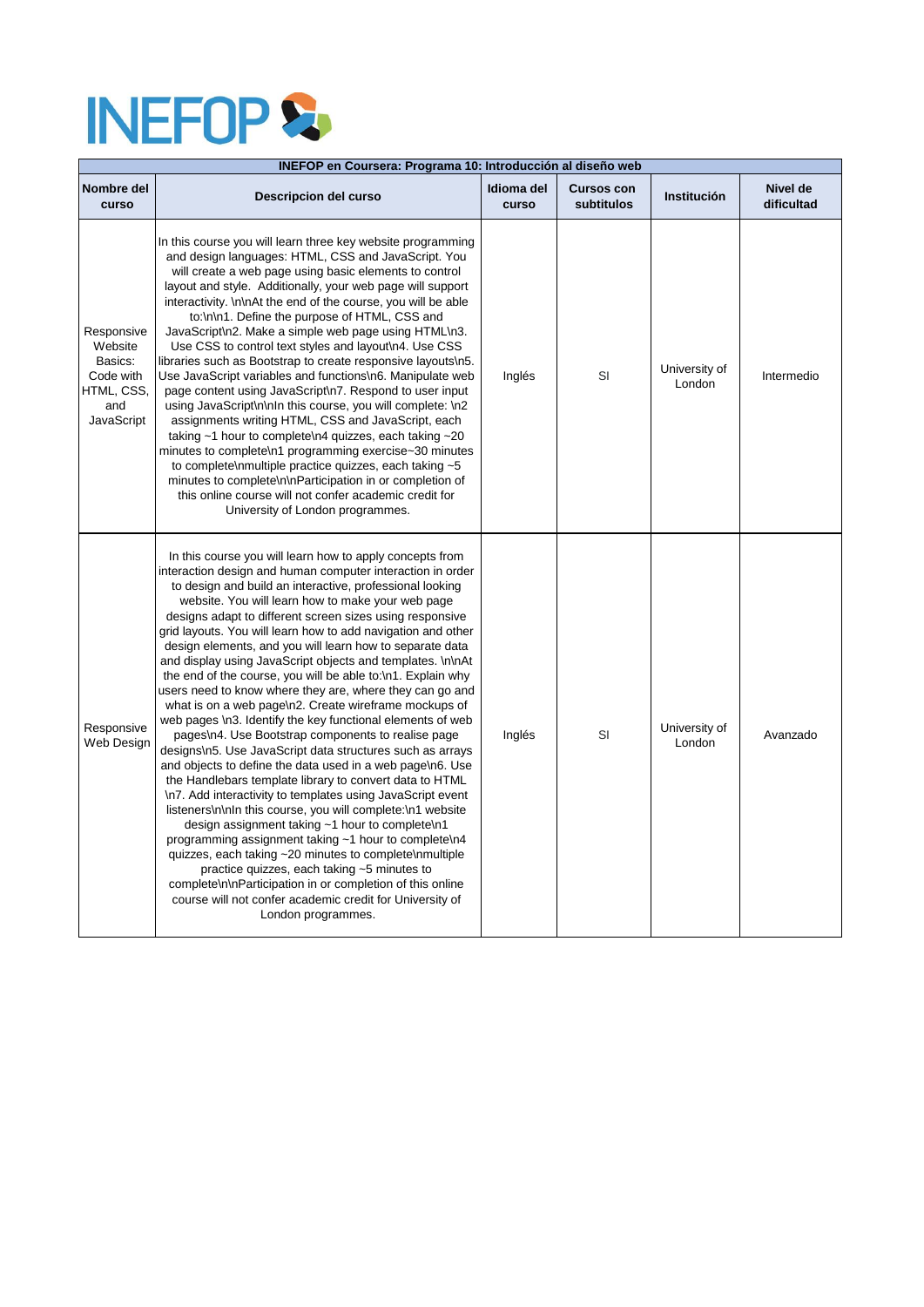| Introduction<br>to Meteor.js<br>Development                                      | In this course, you will learn how to create a complete, multi-user web site<br>using the Meteor is framework and MongoDB. You will implement user<br>authentication, security features, reactive templates and routing using iron<br>router. You will carry out key database operations such as inserting,<br>removing and updating data as well as sorting and filtering. You will see<br>how a complete application can be built, line by line. \n\nAt the end of the<br>course, you will be able to:\n1. Install the Meteor.js system and create a<br>web application\n2. Work with the Meteor.js packaging system\n3. Write<br>Meteor.js templates that can reactively display data\n4. Use insert, remove<br>and update operations on MongoDB\n5. Write MongoDB data filters to<br>search for and sort data\n6. Add user authentication functionality to a<br>website\n7. Control what is displayed on the page using iron:router \n8.<br>Implement basic security features \n\nln this course, you will complete:\n1<br>server install assignment taking ~1 hour to complete\n1 programming<br>assignment taking ~8 hours to complete\n4 quizzes, each taking ~20<br>minutes to complete\nmultiple practice quizzes, each taking ~5 minutes to<br>complete\n\nPrerequisites\n\nThis course is designed to build on top of the<br>material delivered in the previous two courses in this specialisation.<br>Therefore, we recommend that if you find this course too technically<br>challenging that you first complete the previous courses before re-<br>commencing this one. Specifically, we expect you to be able to code basic<br>HTML, CSS and Javascript before you take this course. \n\nParticipation in<br>or completion of this online course will not confer academic credit for<br>University of London programmes. | Inglés | <b>SI</b> | University of<br>London | Avanzado |
|----------------------------------------------------------------------------------|-----------------------------------------------------------------------------------------------------------------------------------------------------------------------------------------------------------------------------------------------------------------------------------------------------------------------------------------------------------------------------------------------------------------------------------------------------------------------------------------------------------------------------------------------------------------------------------------------------------------------------------------------------------------------------------------------------------------------------------------------------------------------------------------------------------------------------------------------------------------------------------------------------------------------------------------------------------------------------------------------------------------------------------------------------------------------------------------------------------------------------------------------------------------------------------------------------------------------------------------------------------------------------------------------------------------------------------------------------------------------------------------------------------------------------------------------------------------------------------------------------------------------------------------------------------------------------------------------------------------------------------------------------------------------------------------------------------------------------------------------------------------------------------------------------------------------------------------|--------|-----------|-------------------------|----------|
| Web<br>Application<br>Development<br>with<br><b>JavaScript</b><br>and<br>MongoDB | In this course, you will develop more advanced web<br>application programming skills. You will learn how to<br>control data read and write access using methods, publish<br>and subscribe. You will learn how to access your database<br>and server shells using command line tools. You will use<br>the SimpleSchema system to validate data and generate<br>input forms automatically. You will see a complete<br>collaborative code editing environment, TextCircle, being<br>built from scratch. \n\nAt the end of this course, you will be<br>able to:\n- use Meteor methods to control data write<br>access\n- use publish and subscribe to control data read<br>access\n- install and use advanced Meteor packages\n-<br>add user accounts to your applications\n- implement<br>complex MongoDB filters\n- use the MongoDB and meteor<br>server shells\n- define data validations schemas using<br>SimpleSchema\n- generate data input forms automatically<br>using SimpleSchema\n\nIn this course, you will<br>complete: $\ln 2$ programming assignments taking $\sim 4$ hours<br>each to complete\n4 quizzes, each taking ~20 minutes to<br>complete\nmultiple practice quizzes, each taking ~5<br>minutes to complete\n\nParticipation in or completion of<br>this online course will not confer academic credit for<br>University of London programmes                                                                                                                                                                                                                                                                                                                                                                                                                                                                       | Inglés | <b>SI</b> | University of<br>London | Avanzado |